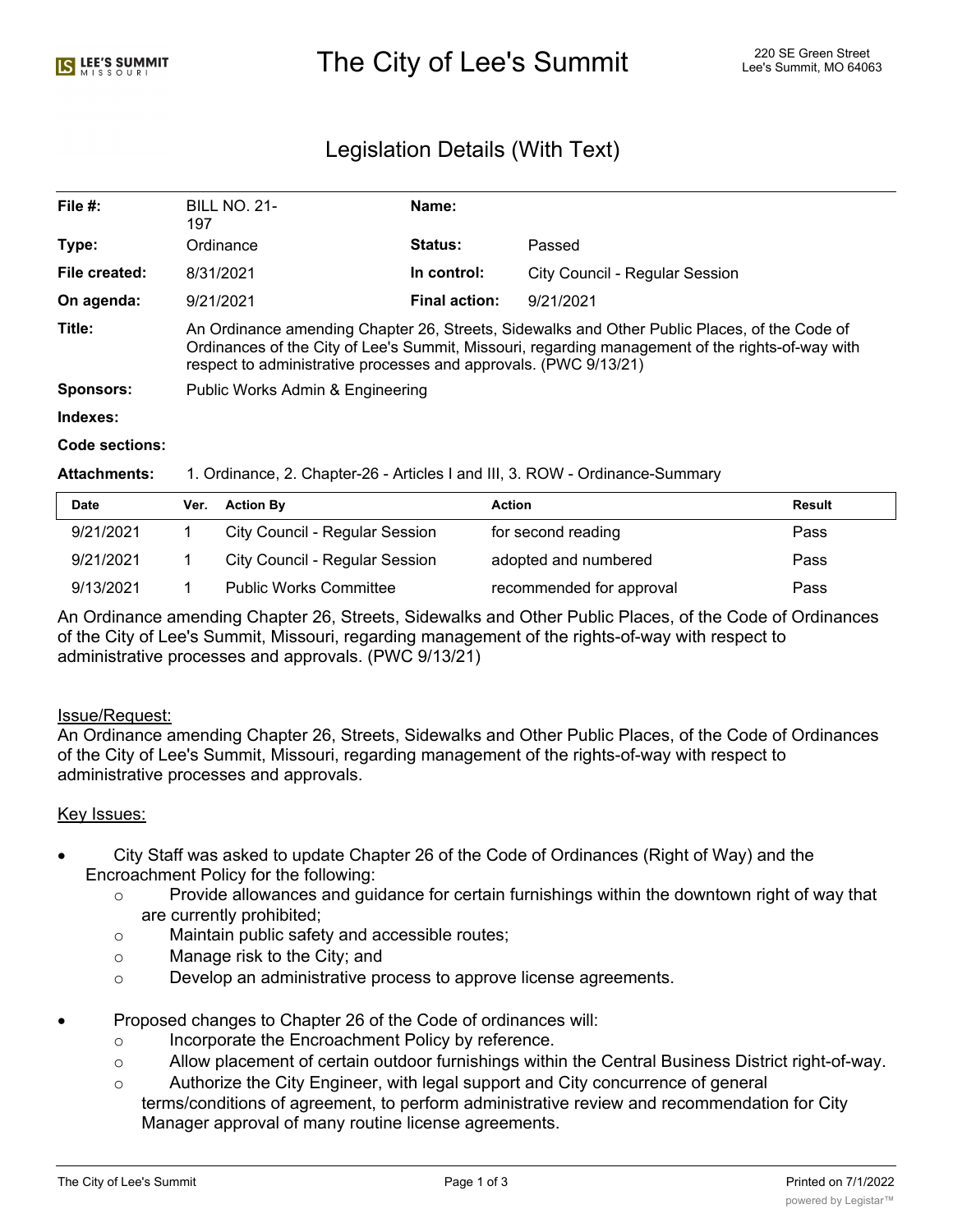### Proposed Committee Motion:

I move to recommend to City Council approval of an Ordinance amending Chapter 26, Streets, Sidewalks and Other Public Places, of the Code of Ordinances of the City of Lee's Summit, Missouri, regarding management of the rights-of-way with respect to administrative processes and approvals.

## Background:

The Right of Way (ROW) Ordinance outlines uses of public ROW and authorizes City staff to manage the ROW to promote safety, reduce risk, and ensure public use as intended. Last year, the ordinance was updated to promote better customer service to our residents, promote better quality of work in the ROW, and improve safety of both workers and the traveling public. Since that time, there has been an increase in requests for license agreements and the desire for downtown businesses to use the ROW for various uses currently prohibited.

The Encroachment Policy relies on the ROW ordinance in the Code of Ordinances to govern the general use and ROW permit requirements. The policy established non-allowed uses, conditional use and allowed use categories. The different types of uses are classified based on risk to the City and the need for the City to manage and maintain infrastructure.

City staff could review specific requests to place non-allowed items in the ROW, such as a fence or HOA monument. The review process is generally technical; to perform a traffic safety review, ADA compliance review, infrastructure and public risk assessment. These tasks are typically performed by the Public Works Department and Law Department. Due to the technical nature and routine application, Public Works Committee directed staff to develop an administrative process to review and approve these license agreements. In doing so, the review and approval process may be expedited and improve customer service.

The proposed ordinance changes would designate the City Engineer with the authority to review and recommend approval of a license agreement to the City Manager. The City Engineer is designated by ordinance with the role of managing public ROW. By Charter, the City Manager is authorized to sign contracts on behalf of the City. In the case of a license agreement, the City pays no fee. The City is not seeking an application fee either. Instead, the applicants are providing appropriate levels of insurance and indemnity to the City as recommended by the City's Law Department. Some license agreements are part of development projects that must require a development agreement subject to the review and approval of the Planning Commission and City Council. Those license agreements are exceptions to this proposed administrative process and would continue to follow that existing process where stipulated in a development agreement.

The other component in these proposed changes is to allow certain activities, such as outdoor dining, in the downtown area. Following COVID business restrictions, the City provided emergency authorization for outdoor dining or other temporary furnishings in the ROW in the downtown area. When the emergency declaration expired, those outdoor activities were no longer compliant with local codes and ordinances. These encroachments are currently not allowed. Moreover, certain encroachments such as awnings overhanging the ROW are also not allowed under the right-of-way ordinance, but have existed for many years.

The downtown merchants approached City staff and elected officials with requests to make provisions for certain furnishings to support activities in the right of way within the Central Business District, such as outdoor dining, decorations, awnings, etc. The changes in this ordinance would incorporate the encroachment policy changes and authorize City Staff to manage the types and location of furnishing in a lawful manner.

The City's main concern in managing the downtown ROW is to ensure rights-of-ways remain available for its intended purpose and the ADA compliant accessible route is maintained at all times. If approved, City staff is prepared to initiate work to clearly delineate the ADA accessible route that cannot be obstructed. For example, tables and chairs for outdoor dining could not encroach on the accessible route, and they would have to be detectable by a visually impaired person using a caning technique to move about.